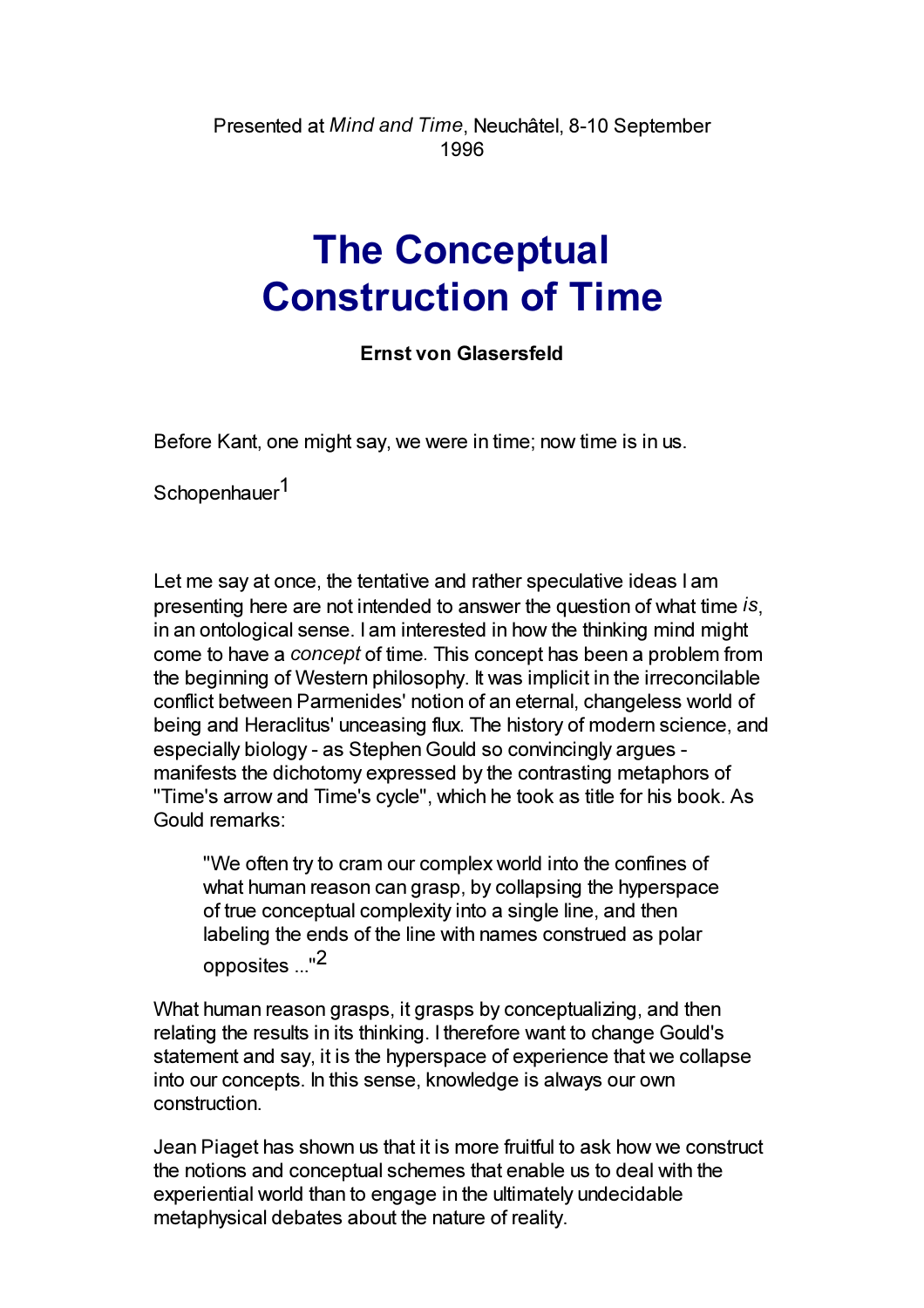As you all know, Piaget developed a theory of cognition that is in many ways compatible with Kant's approach to reason. But he vigorously opposed Kant's notion that the ideas of space and time are given a priori. Consequently, he developed a model to show the possibility of constructing a concept of time that is neither innate nor, as evolutionary epistemologists claim, predicated on adaptation to a universe presumed to be temporal in itself.

The section on time in Piaget's fundamental work, La construction du réel chez l'enfant, ends with two important conclusions:

L'enfant, devenant capable d'évoquer des souvenirs non liés à la perception directe, parvient par cela même à les situer dans un temps qui englobe toute l'histoire de son univers.\*

and

... la durée propre est situe par rapport à celle des choses, ce qui rend possible à la fois l'ordination des moments du temps et leur mesure en relation avec les point de repère extérieurs.\*\*<sup>3</sup>

In his inimitable way, Piaget showed in this section of the book, how he developed these conclusions by minutely observing his children, Laurent and Jacqueline. As in all construction of conceptual models, Piaget begins by observing cognizing organisms and then conjectures and analyzes their experiences. This is necessarily speculative and at best hypothetical. First, because in each and every one of us, rational reflection begins much later than the construction of the first basic schemes that enabled us somehow to order and provisionally systematize experience and observations. Second, because when we eventually begin to reflect upon conceptual operations, we are already well accustomed to the use of language and its metaphors. Even the most meticulous scientist cannot be aware of all the implications of the words he or she uses in an analysis. Common expressions such as "history" and "duration" implicitly involve the notion of *continuity*, and we therefore tend to think of time as a flow. It is an image we tacitly accepted when we first heard it said that "time goes by" or "le temps passe"; and the image persists regardless of whether we visualize time as an arrow or as a cycle.

I believe, that the image of time moving and "going by" is misleading. What goes by are our experiences.

We know that while we are experiencing one thing, we cannot experience another. Experiences, therefore, are manifestly sequential. But they do not move like boats floating down a river. There is no moving substrate that carries them along. Each one is superseded by another just as are the words when you are reading or, indeed, listening to me now. There are no intervals filled with the flowing of time. Some items are retained in memory, others not. If there are gaps in retrospect, we know that they were filled with other experiences, or sleep.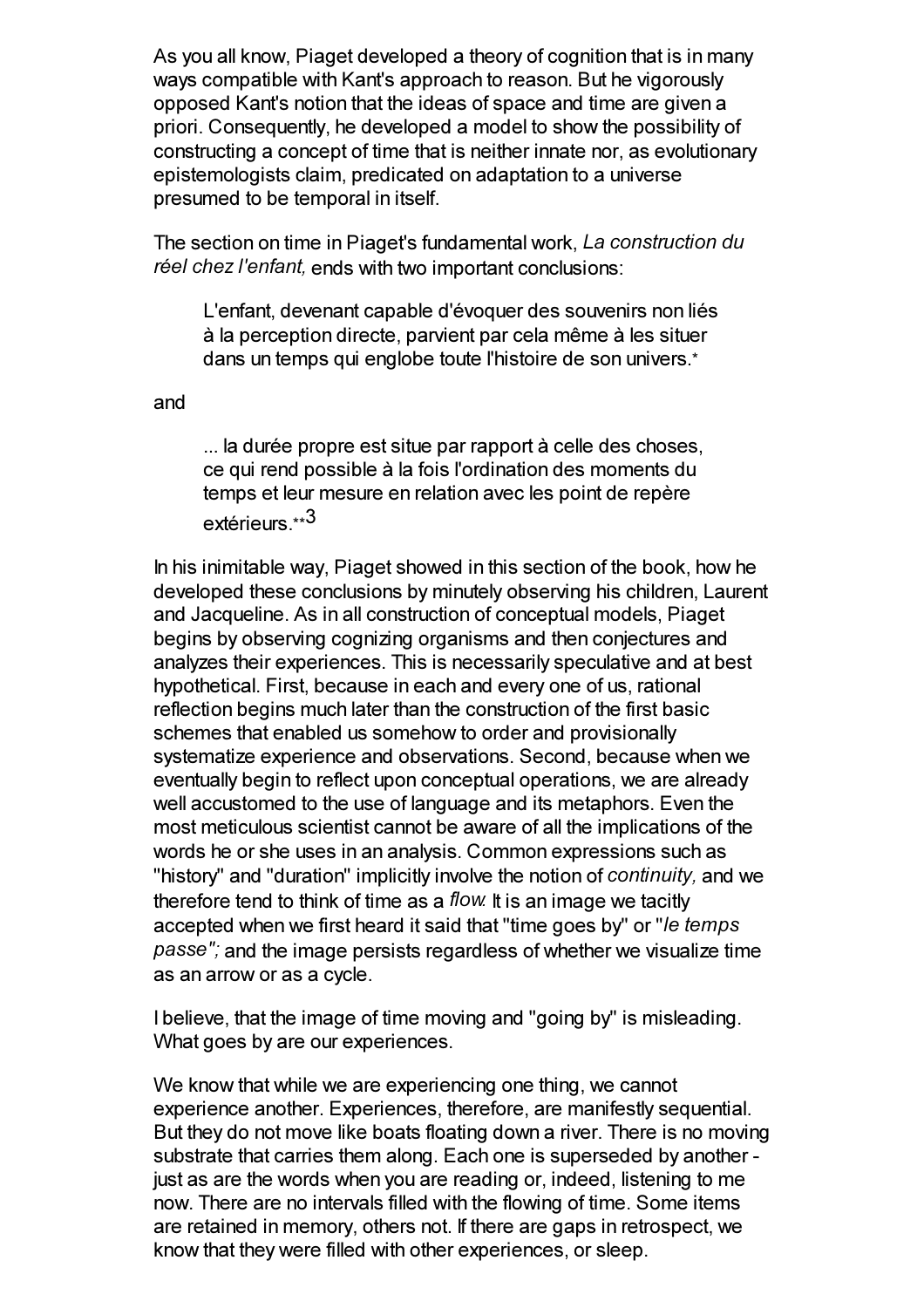A conceptual model of the operations that generate a particular piece of knowledge must not take any image for granted. I repeat - I am focusing on knowing, not on the metaphysical question of what things are.

From my point of view, the passages I have quoted from Piaget provide an excellent description of the general process, but they do not cover certain details. There is one point which, although Piaget touches upon it in the context of "object permanence" (1937, p.75), I have not found explained anywhere in his writings: it is the construction of the kind of continuity that is implicit in concepts such as history, duration, and flow.

All authors I have read agree that the relation of continuity is a crucial component of the concept of time. It, too, must be analyzed in terms of sensorimotor experience, mental operations performed with this material, and reflective abstraction from these operations.

The model I am proposing uses elements which, although not those actually used by Piaget, could be seen as compatible with his. My conceptual analyses are built on the presupposition that, because experience is inherently sequential, abstract concepts begin with a reflection upon sequences constituted by moments of attention.

The idea to characterize events by sequences of static situations, like the single frames of a film, was formulated by Silvio Ceccato at the Cybernetics Center in Milan in the 1950s, while we were working on a project to make the meaning of verbs accessible to a computer.<sup>4</sup> Only recently did I discover that Henri Bergson, half a century earlier, had already written: "The mechanism of our ordinary knowledge is of a cinematographical kind."5. Later, however, he said that this was "a habit of thinking and perceiving that needed to be broken".<sup>6</sup> To explain the notion of duration, he shifted to the example of a tune. Although the sounds of the notes are separate, he said, the continuity (and, by implication, duration) arises because each is modified by the preceding  $one<sup>7</sup>$ 

In a tune, there is, indeed, a connection constructed with the help of the successive interaction and modification of sounds. But this is an empirical abstraction from the recurrence of individual notes and it functions in the manner of links in a chain. I would call it sensorimotor connection, because it does not bestow continuity on other notes or other elements. It links changes and creates a succession. Piaget describes this in the context of experiments with moving objects (Piaget, 1969, p. 67 $^{8}$ . Although this provides suitable material for the construction of a concept of time, it does not itself involve that concept.  $9$ 

What I am pursuing is, I think, close to what the mathematician William Rowan Hamilton called "pure time" and described as:

... distinguished on the one hand from all actual Outward Chronology (or collections of recorded events and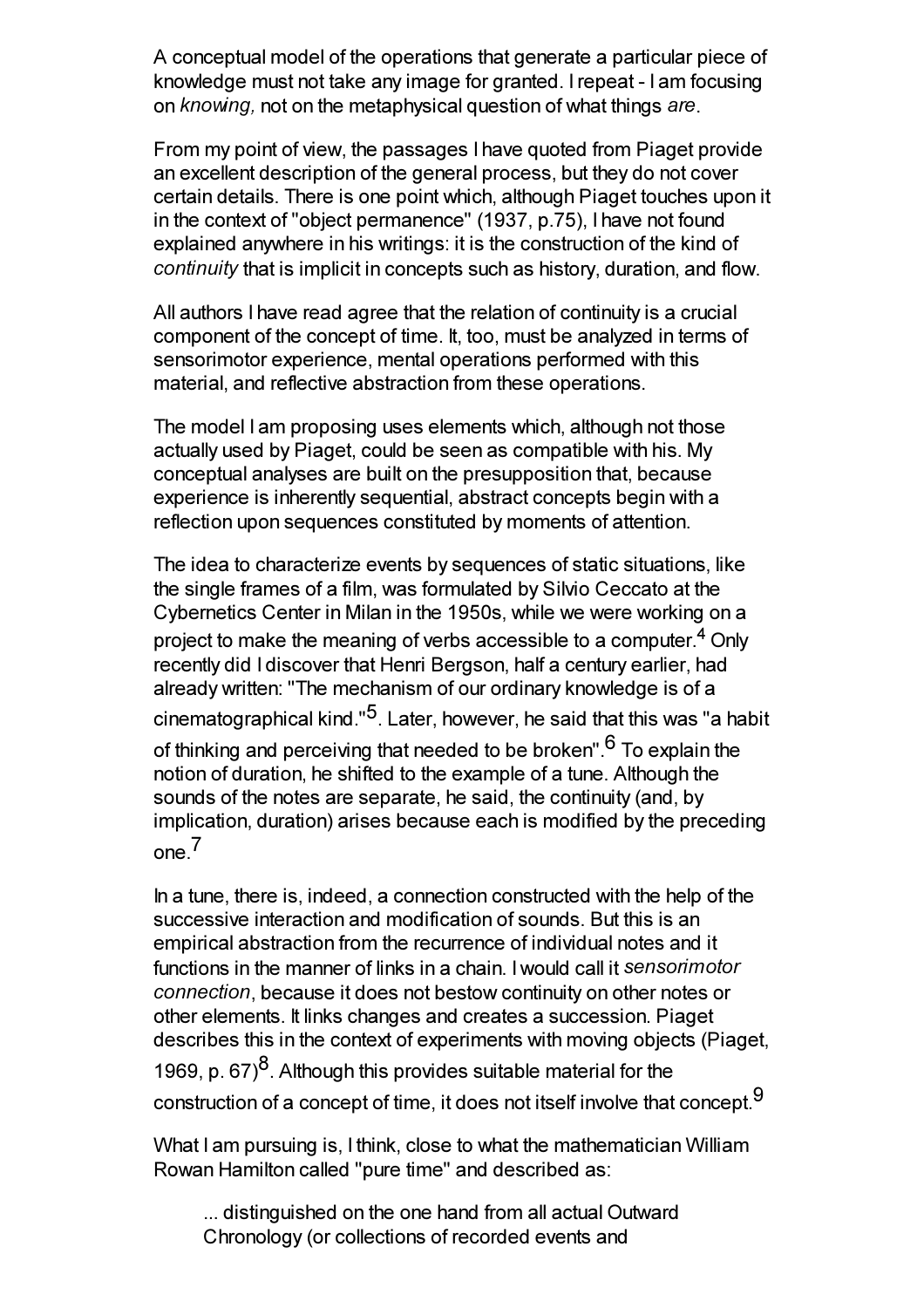phenomenal marks and measures), and on the other hand from all Dynamical Science (or reasonings and results from the notion of cause and effect).

(Hamilton, Mathematical Papers, 3:7)

The frame metaphor of cinematography helps to illuminate a relation that remains implicit in the patterns of change such as musical tunes. In a succession of separate frames, connections between two or more frames are not given. They may be suggested by the quality of their content and thus give rise to an empirical abstraction. But such an abstraction merely links a specific succession of static frames, such as successive individual sounds that compose a tune. The frames are static, and only an active mind can supply a relational concept beyond the simple succession.

A further act of reflection is needed to separate the pattern of connectedness from the specific material, so that it may become available as a general concept of continuity and duration.

Piaget indeed mentioned the need of such an act of reflective abstraction in a passage in which he explained how an object finally acquires its "permanence":

En effet, par le fait même qu'il entre dans le système des représentations et des relations abstraites ou indirectes, l'objet acquiert, pour la conscience du sujet, un nouveau et ultime degré de liberté: il est conû comme demeurant identiqué lui même quels que soient ses déplacements invisibles ou la complexité des écrans qui le masquent.\*\*\* (1937, p.75)

It is the ability to re-present the object to oneself when it is not actually available in the perceptual field, that leads to the conception of a maintained identity. Piaget provides an important hint when he locates the origin of this ability in the child's experience of a moving object that is temporarily hidden by a screen. In that situation, the child tracks the object visually, continues the tracking motion of her eyes when the object disappears behind a visual obstacle, and picks it up again when it reappears. This has been demonstrated experimentally and it shows that the connection between the object before and after its disappearance is provided by the continuous motion the child carries out with her eyes. But this, too, is still a sensorimotor continuity. It is not unlike the continuity of a tune, where the preceding notes, because they continue to reverberate, are linked to the following ones.

In the construction of permanence, it is essential that the object, when it is perceived again, is taken to be the self-same individual as before not merely an object that happens to be like the former one.

Such an individual identity is often tacitly assumed when there are no sensorimotor elements, such as visual tracking, or the reverberation of a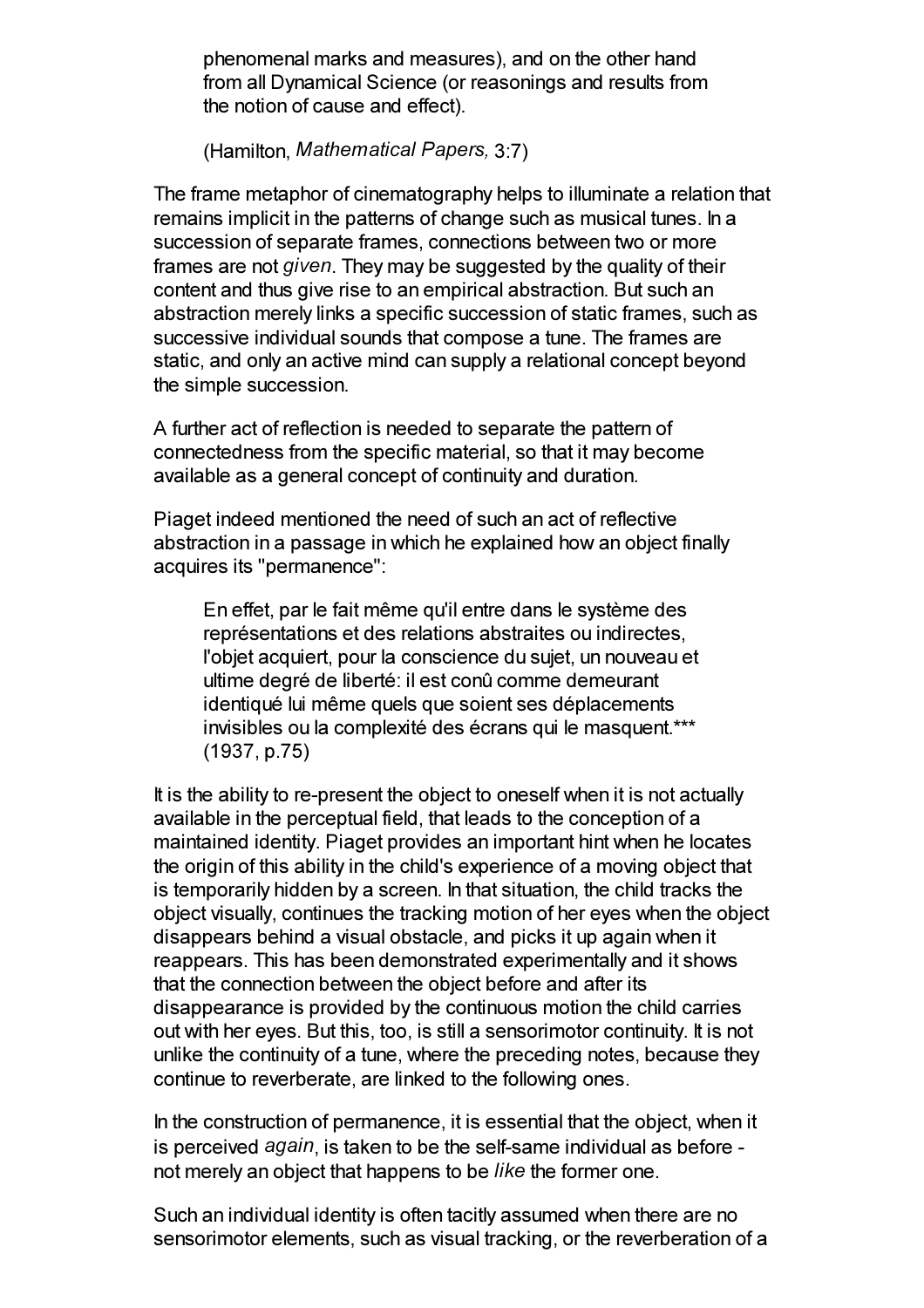sound, to provide an experiential continuity. In these cases it is a purely conceptual construction, and the use of language tends to obscure it. The word "same" in English (and "le même" in French) is a case in point. If we say to our friend Tom: "You are wearing the same shirt Jack is wearing," we are speaking of two shirts; if we say: "You are wearing the same shirt you wore yesterday," we have only one shirt in mind.

In Piaget's terms, both instances could be described as assimilation. The results, however, are different, and the difference opens the path to two divergent conceptual constructions. In the first case, Tom and Jack may or may not both be in our visual field. It is irrelevant, because the judgment of sameness is based on the comparison of two separate sensory impressions which, in themselves, entail no permanence. We merely have to be able to re-present to ourselves the former shirt when we see the second. Indeed, this re-presentation can serve as prototype of a class, if we meet other people with shirts that we find "the same" with regard to the characteristics we have retained from the earlier experience.

In the second case, however, we regard the shirt, as Piaget says, as demeurant identiqué lui même, that is, as the self-same individual that we encountered before. This individual identity has to be stretched and preserved throughout the interval between our first perception of the shirt and the perception we are assimilating to it now. For us, this interval between the two perceptions was filled with a succession of other experiences (perhaps even a night's sleep). Hence there is no sensorimotor continuity whatever. The shirt's preservation of identity, therefore, extends through a domain outside the field of our experience. I have elsewhere suggested that the creation of this domain eventually serves as foundation for what we think of as "being" and what philosophers call ontological reality.<sup>8</sup>

Here, however, we are concerned with the concept of time, and in this context I want to stress that, although the imaginary domain where objects can preserve their individual identities provides the opportunity for the construction of time, it does not by itself constitute it. An additional operation has to be carried out, and I return to the example of the shirt to explain it.

When we assimilate Tom's shirt to the one we saw him wear yesterday, we attribute individual identity to it and assume that it is the self-same shirt. The assumption may of course be wrong. Tom might reply that he has half a dozen of these shirts. This would compel us to conceive of a class instead of an identity. But if our assumption of identity is not contradicted, we have to think of a single shirt, one and the same individual that has a continuous connection with the one we saw yesterday. Yet, we have no continuous sensorimotor elements to warrant such a connection, and therefore have to construct it as a continuity outside our own field of experience. We have to think of it as a link that is separate but, as it were, parallel to the succession of experiences we have had in the interval between the two shirt-perceptions. We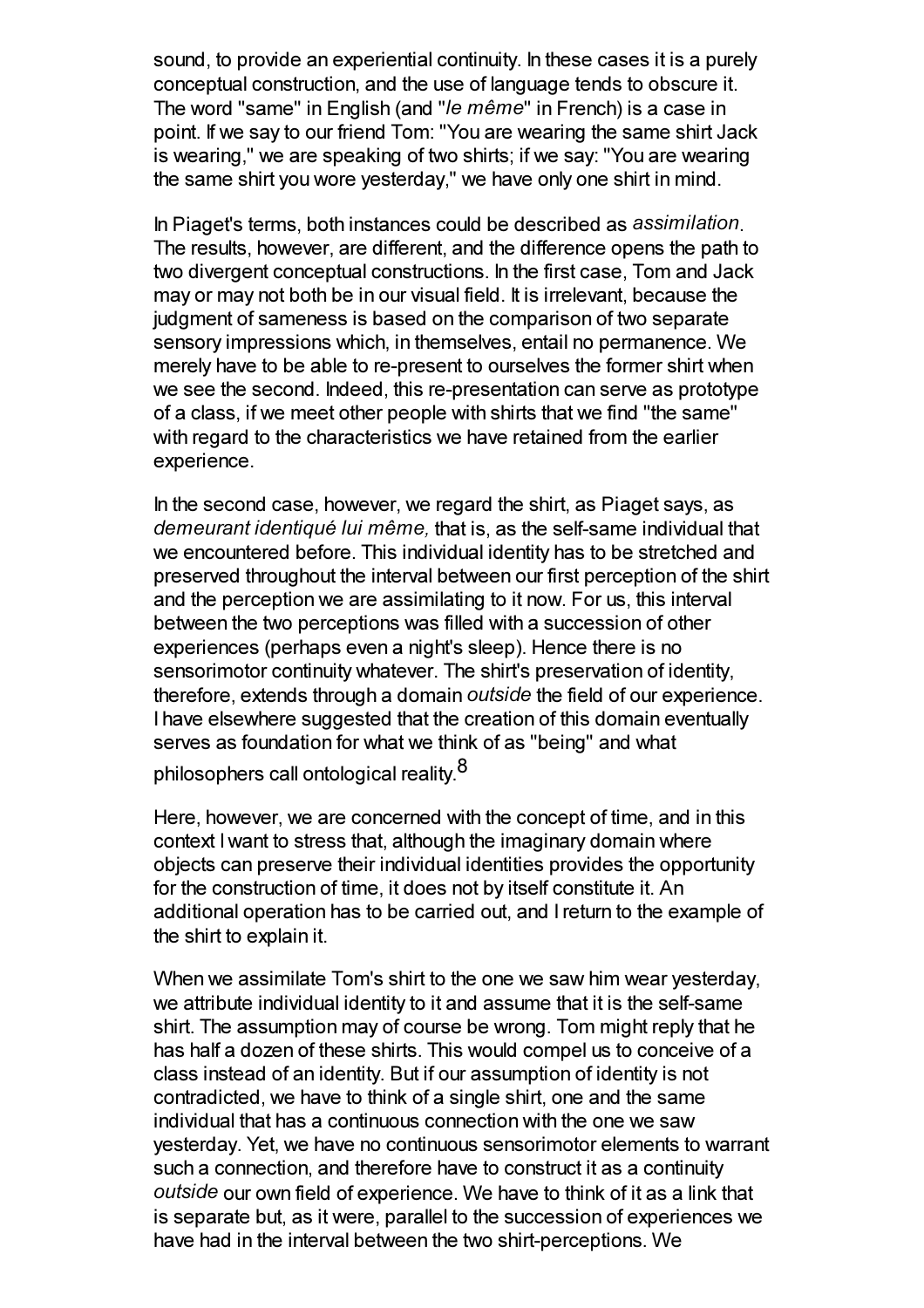remember the succession of our actual experiences as continuous and having a sequential order, and we can now project the pattern of sequentiality on the imaginary line that preserved the shirt's individual identity. By this projection we generate a sequentiality without events, an abstracted flow. This is what Hamilton called "pure time". In fact, he gave an excellent description of this operation of projection:

"... we form the *nearest approach* to the idea of time when we think of one order as the mental basis of another, and consider the latter arrangement, which in this view resembles the course of events, as reducible to a mental dependence on the former arrangement which corresponds to the course of time.  $10<sup>10</sup>$ 

Wittgenstein, incidentally, expressed the same idea in his earliest work, the Tractatus logico-philosophicus, which he wrote during the First World War and which, although he later discarded parts of it, contains a great many valuable intuitions. He there wrote: "The description of the temporal sequence of events is only possible if we support ourselves on another process."<sup>11</sup>

Let me end by emphasizing once more that what I have presented here in no way contradicts Piaget's expositions. It is nothing but a slight amplification which, in my view, strengthens his position against Kant's a priori and highlights his account of the construction of reality.

## Acknowledgment

My thinking was greatly expanded by reading Thomas L. Hankins' wonderfully lucid analysis of Hamilton's ideas (Note 10).

## **Notes**

1. Schopenhauer. A. (1851) Parerga und Paralipomena, Vol.1, Halle an der Saale: Otto Hendel, undated; p.81.

2. Gould, S.J. (1987) Time's arrow, time's cycle. Cambridge, Massachusetts: Harvard Universioty Press; p.191.

3. Piaget, J. (1937) La construction du réel chez l'enfant. Neuchâtel, Delachaux et Niestlé; p.306.